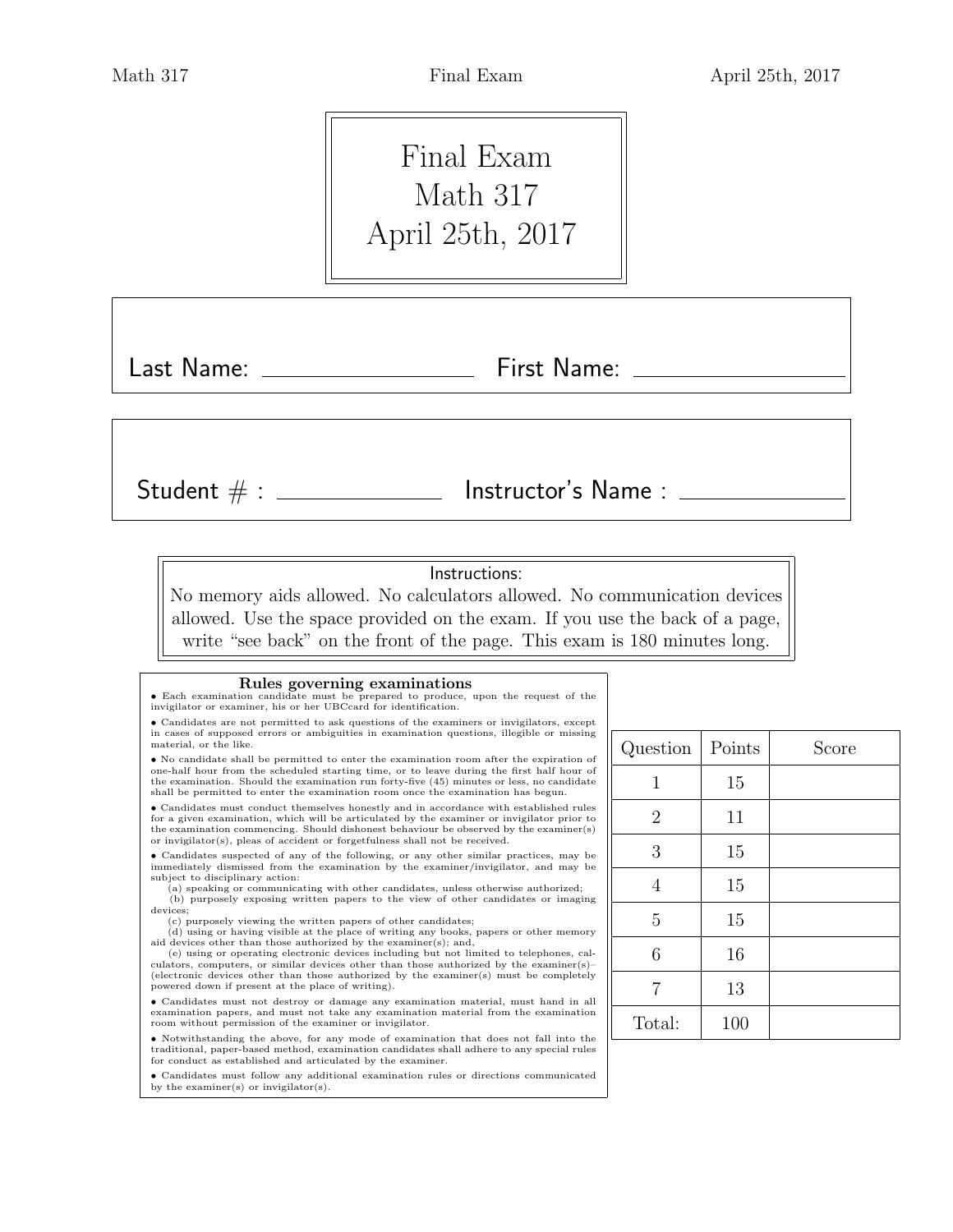1. Let  $\vec{r}$  be the vector field  $\vec{r} = x \vec{i} + y \vec{j} + z \vec{j}$  and let r be the function  $r = |\vec{r}|$ . Let  $\vec{a}$  be the constant vector  $\vec{a} = a_1 \vec{i} + a_2 \vec{j} + a_3 \vec{k}$ . Compute and simplify the following quantities. Answers must be expressed in terms of  $\vec{a}$ ,  $\vec{r}$ , and r. There should be no x's,  $y$ 's, or  $z$ 's in your answers.

(a)  $|3$  points div  $\vec{r}$ 

Answer:

(b) 4 points grad $(r^2)$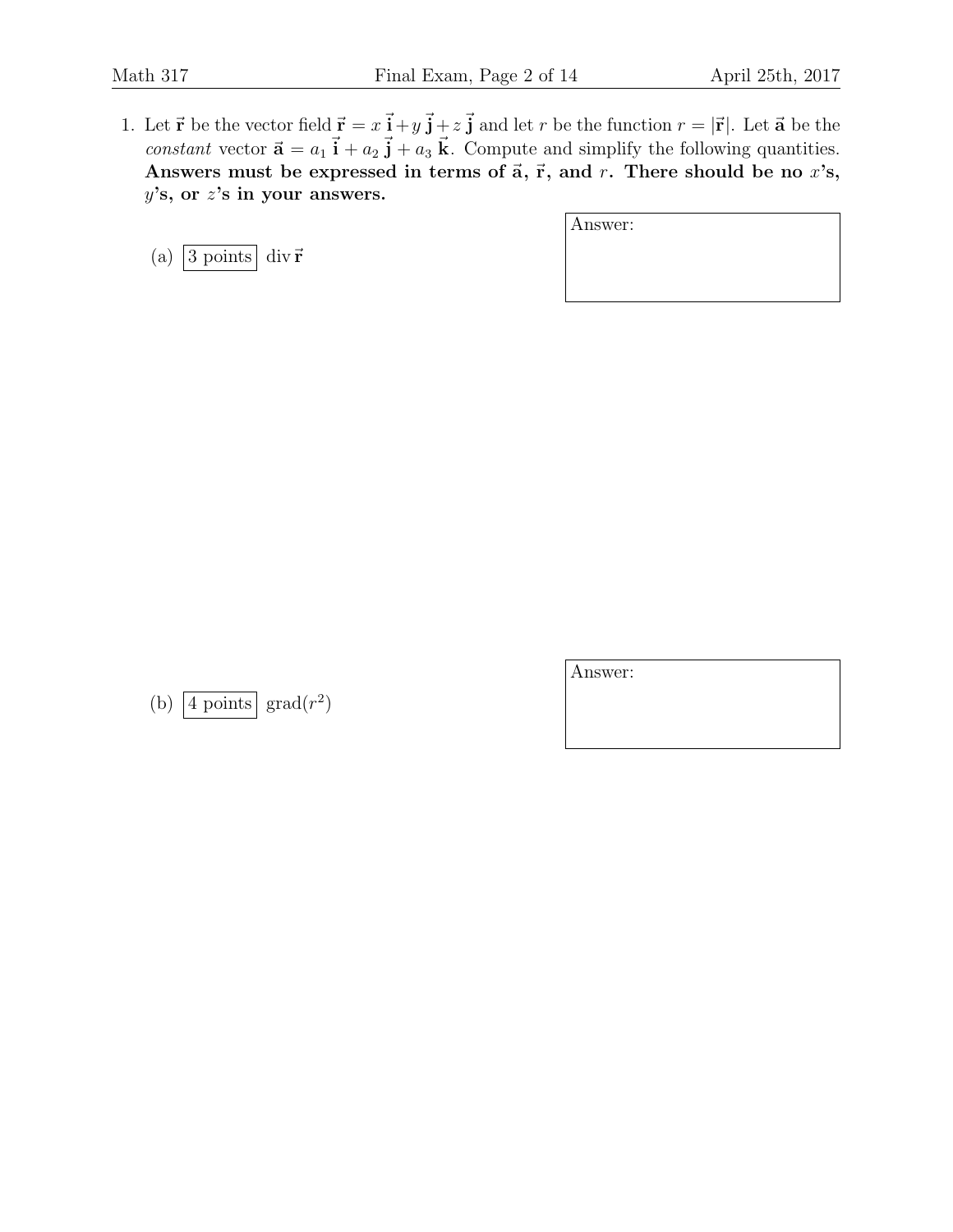(c)  $\boxed{4 \text{ points}}$  curl( $\vec{r} \times \vec{a}$ )

Answer:

(d)  $\boxed{4 \text{ points}}$  div grad $(r)$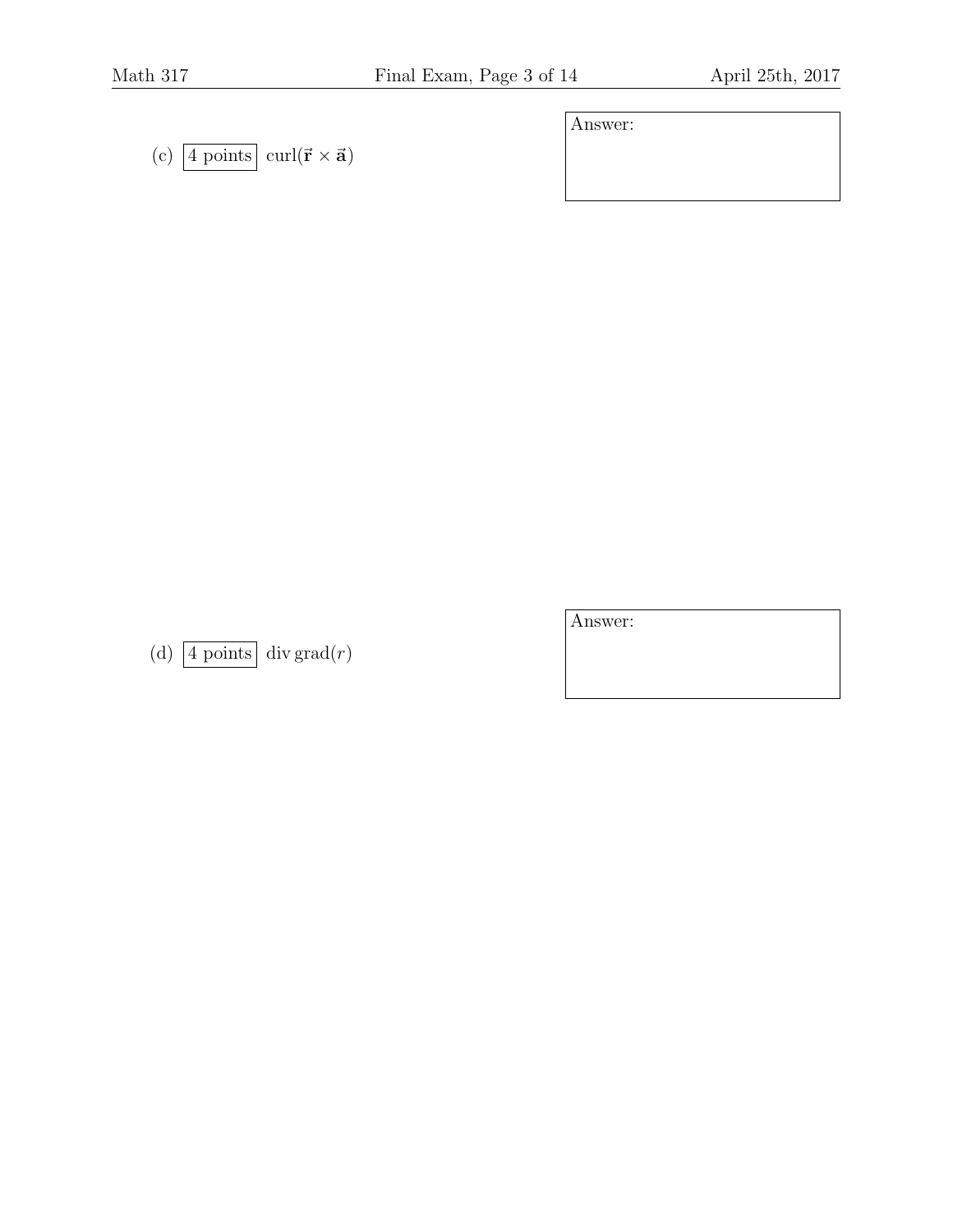2. (a)  $\boxed{3 \text{ points}}$  Show that the planar vector field

$$
\vec{\mathbf{F}}(x,y) = \langle 2xy \cos(x^2), \sin(x^2) - \sin(y) \rangle
$$

is conservative.

(b)  $\boxed{6 \text{ points}}$  Find a potential function for  $\vec{F}$ .

| Answer: |  |  |
|---------|--|--|
|         |  |  |

(c)  $\boxed{2 \text{ points}}$  For the vector field  $\vec{F}$  from above compute  $\int_C \vec{F} \cdot d\vec{r}$ , where C is the part of the graph  $x = \sin(y)$  from  $y = \pi/2$  to  $y = \pi$ .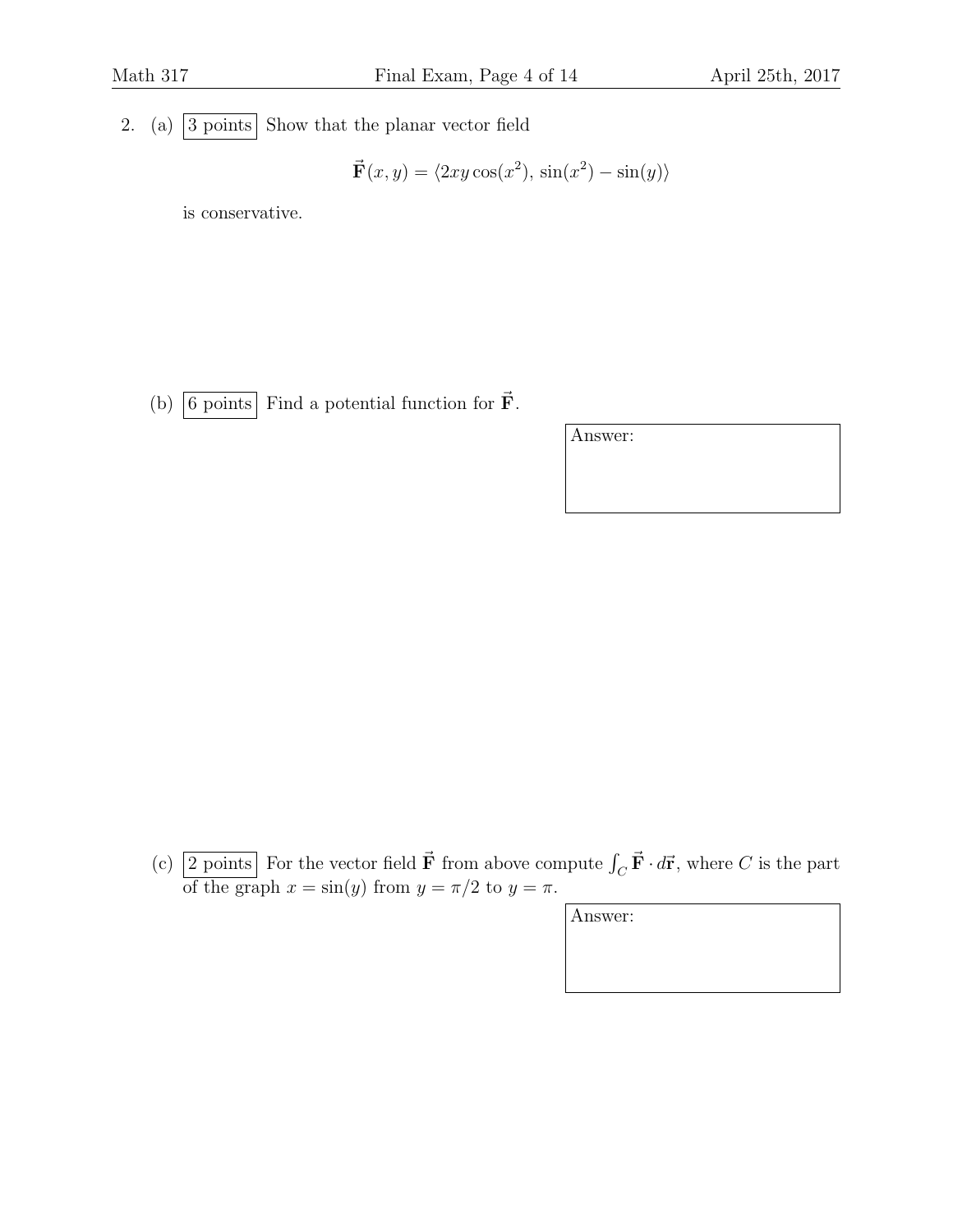3. A race track between two hills is described by the parametric curve

$$
\vec{\mathbf{r}}(\theta) = \langle 4\cos\theta, 2\sin\theta, \frac{1}{4}\cos(2\theta) \rangle, \qquad 0 \le \theta \le 2\pi.
$$

(a)  $\boxed{4 \text{ points}}$  Compute the curvature of the track at the point  $(-4,0,\frac{1}{4})$  $(\frac{1}{4})$ .

Answer:

(b)  $\boxed{2 \text{ points}}$  Compute the radius of the circle that best approximates the bend at the point  $\left(-4,0,\frac{1}{4}\right)$  $\frac{1}{4}$ ) (that is, the radius of the osculating circle at that point).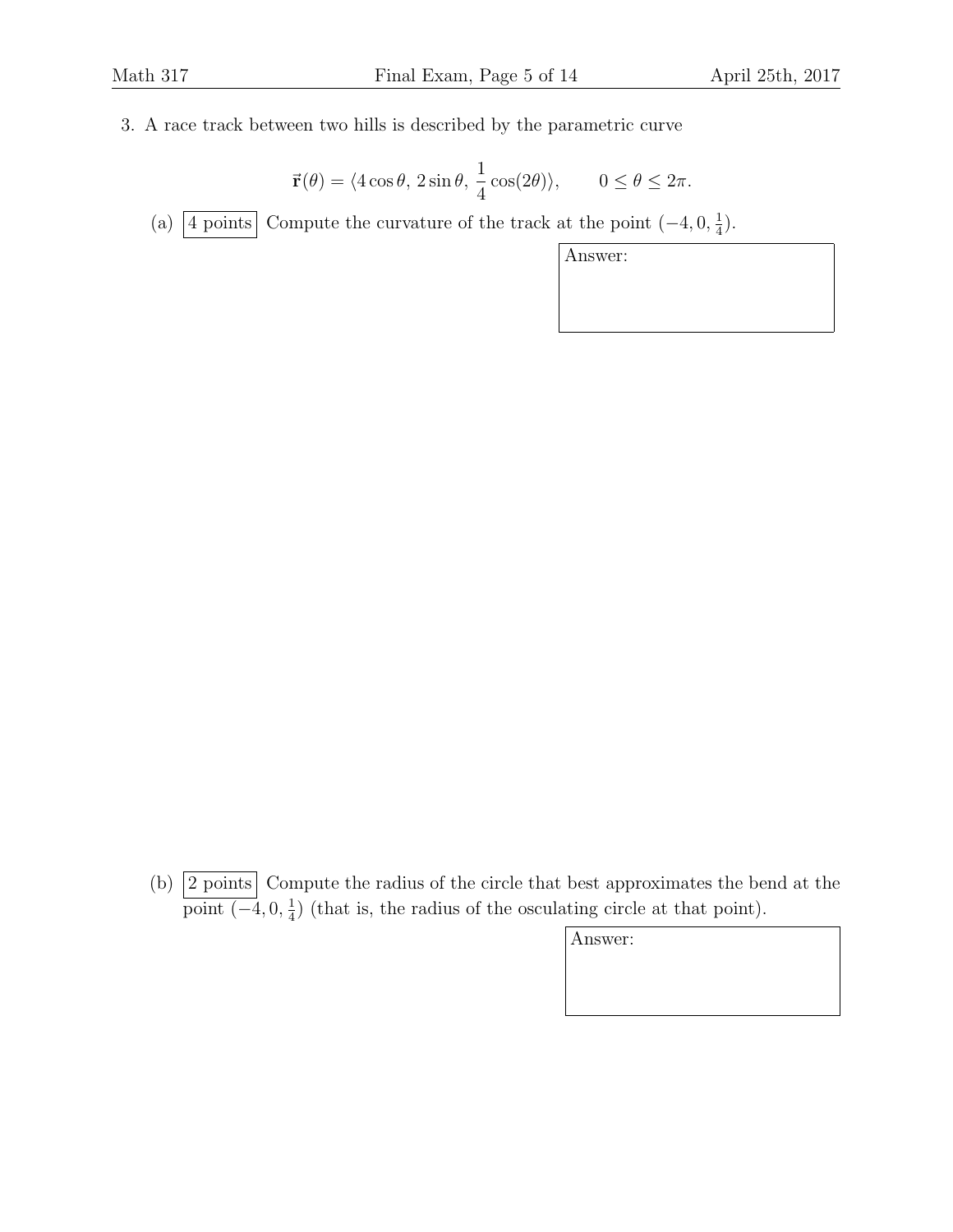- (c)  $\boxed{9 \text{ points}}$  A car drives down the track so that its position at time t is given by  $\vec{r}(t^2)$ . (Note the relationship between t and  $\theta$  is  $\theta = t^2$ ). Compute the following quantities
	- 1. The speed at the point  $(-4,0,\frac{1}{4})$  $(\frac{1}{4})$ .

| Answer: |  |  |
|---------|--|--|
|         |  |  |
|         |  |  |
|         |  |  |

2. The acceleration at the point  $(-4, 0, \frac{1}{4})$  $\frac{1}{4}$ .

Answer:

3. The magnitude of the normal component of the acceleration at the point  $(-4, 0, \frac{1}{4})$  $(\frac{1}{4})$ .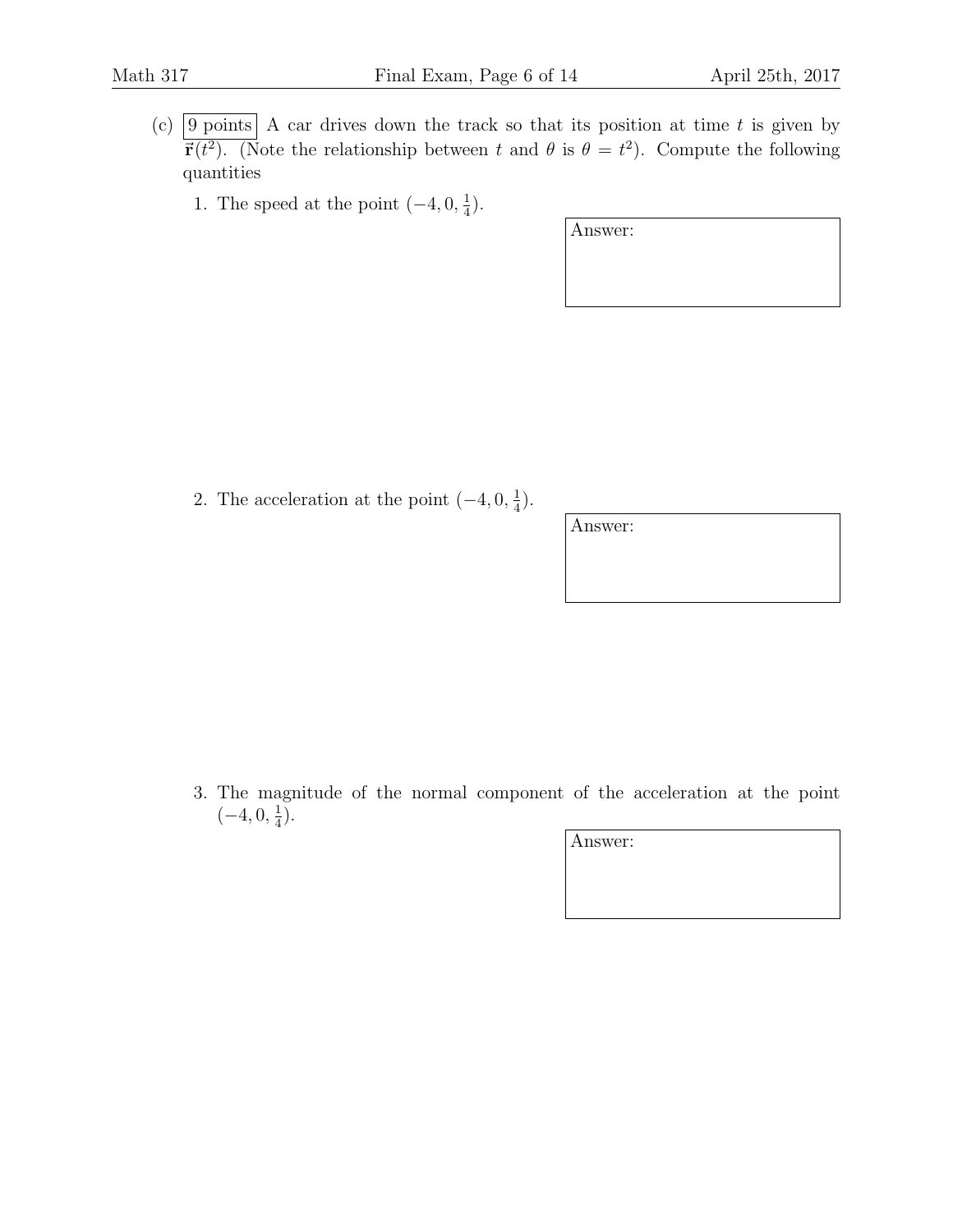4. [15 points] Compute the flux integral  $\iint_S \vec{F} \cdot \vec{N} dS$ , where

$$
\vec{F} = \left\langle -\frac{1}{2}x^3 - xy^2, -\frac{1}{2}y^3, z^2 \right\rangle
$$

and S is the part of the paraboloid  $z = 5 - x^2 - y^2$  lying inside the cylinder  $x^2 + y^2 \le 4$ , with orientation pointing downwards.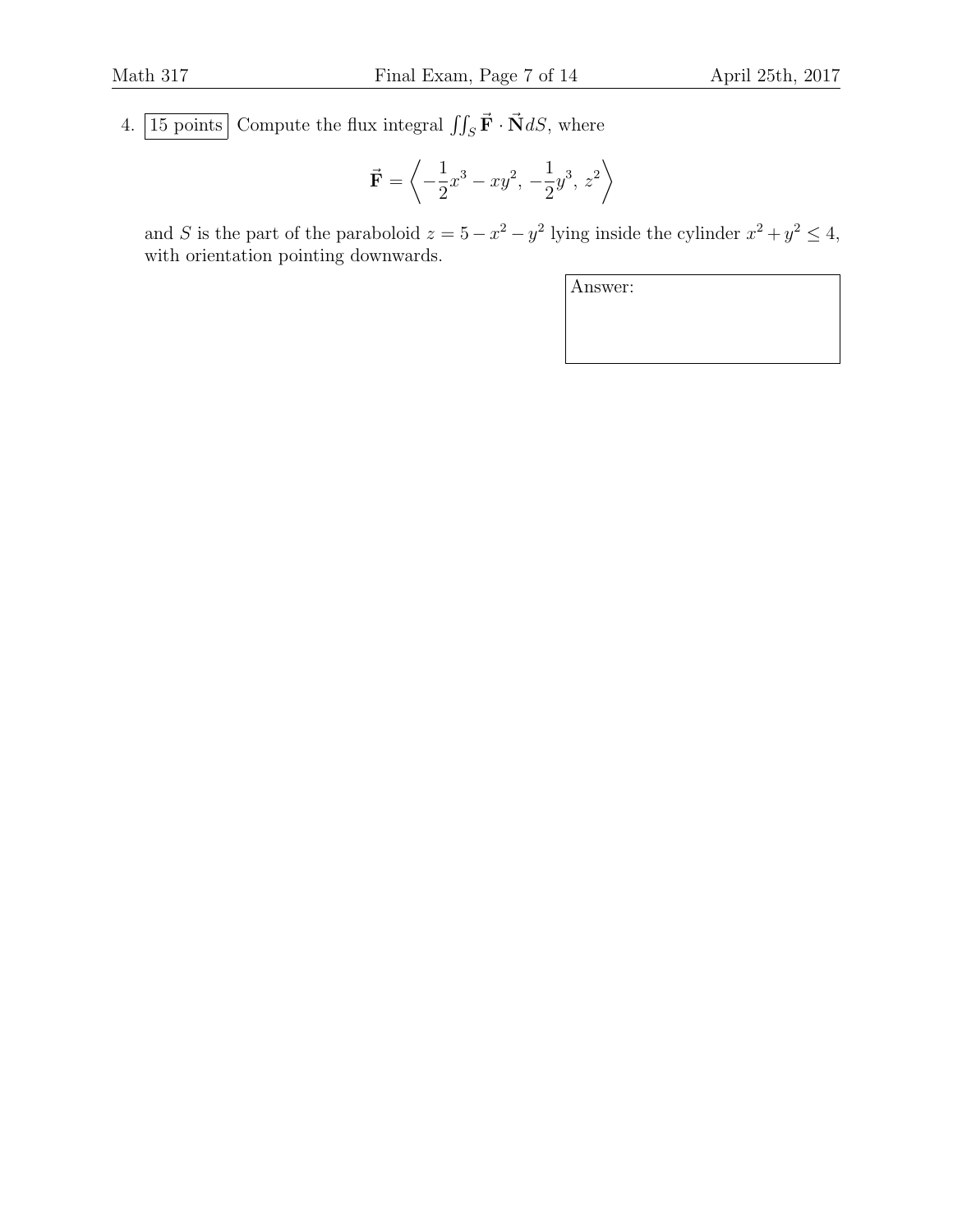5. Let  $C = C_1 + C_2 + C_3$  be the curve given by the union of the three parameterized curves

$$
\vec{\mathbf{r}}_1(t) = \langle 2\cos t, 2\sin t, 0 \rangle, \quad 0 \le t \le \pi/2
$$
  

$$
\vec{\mathbf{r}}_2(t) = \langle 0, 2\cos t, 2\sin t \rangle, \quad 0 \le t \le \pi/2
$$
  

$$
\vec{\mathbf{r}}_3(t) = \langle 2\sin t, 0, 2\cos t \rangle, \quad 0 \le t \le \pi/2
$$

(a) 3 points Draw a picture of C. Clearly mark each of the curves  $C_1, C_2$ , and  $C_3$ and indicate the orientations given by the paramterizations.

(b)  $\overline{5}$  points Find and parameterize an oriented surface S whose boundary is C (with the given orientations).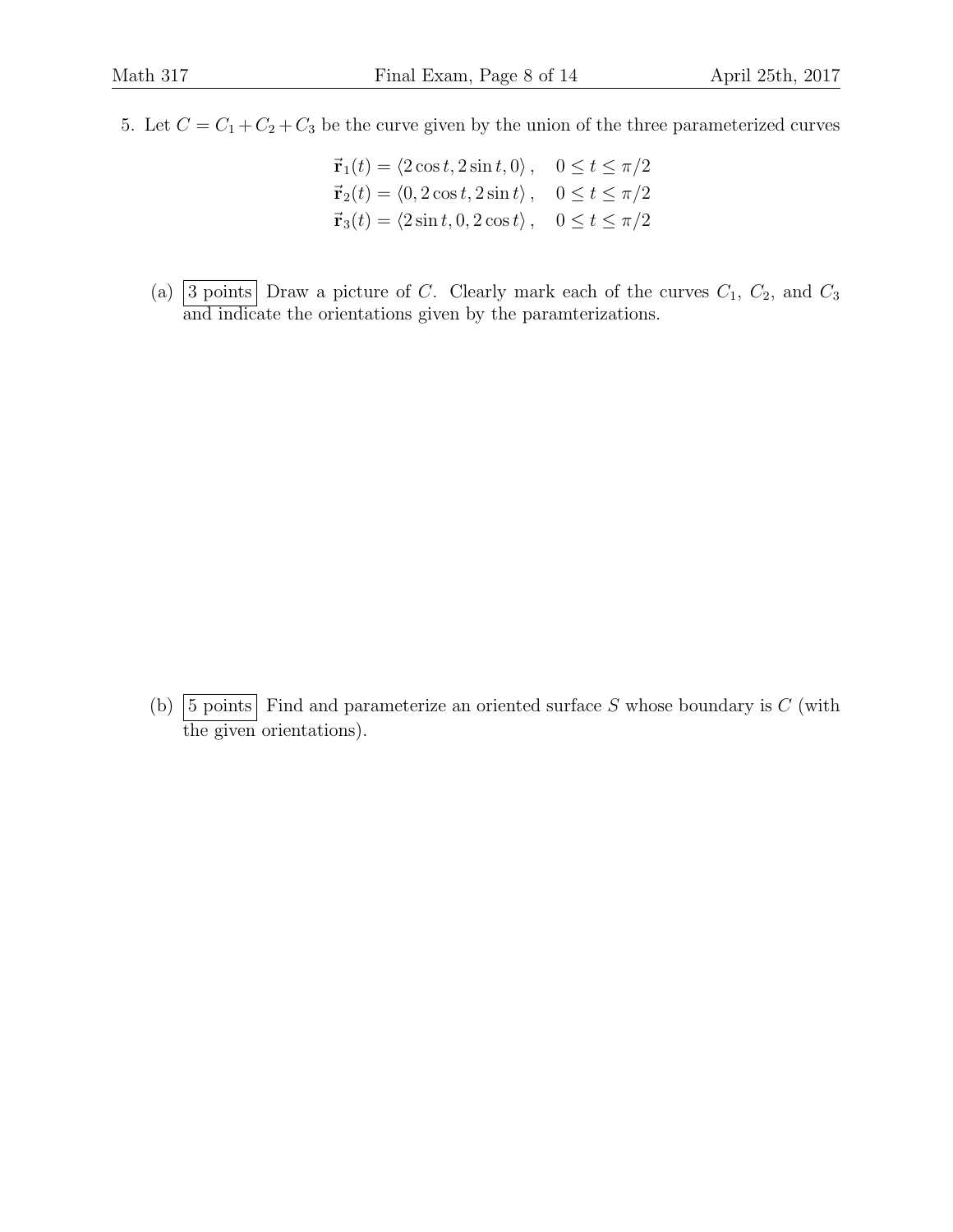(c)  $\boxed{7 \text{ points}}$  Compute the line integral  $\int_C \vec{F} \cdot d\vec{r}$  where

$$
\vec{F} = \langle y + \sin(x^2), z - 3x + \log(1 + y^2), y + e^{z^2} \rangle.
$$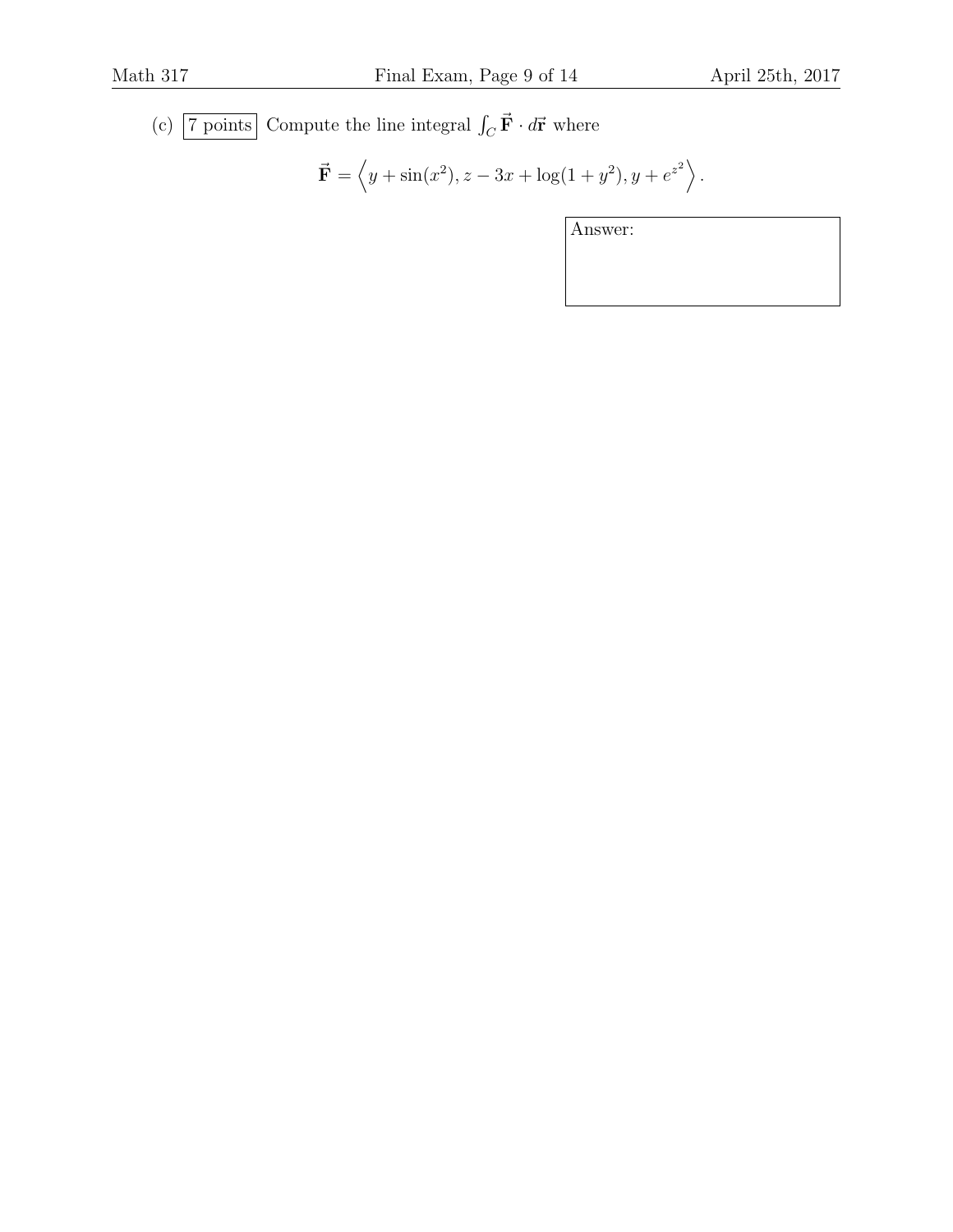6. Consider the vector field  $\vec{F} = P \vec{i} + Q \vec{j}$ . Where

$$
P = \frac{x+y}{x^2+y^2}, \quad Q = \frac{y-x}{x^2+y^2}.
$$

(a)  $\boxed{3 \text{ points}}$  Compute and simplify  $Q_x - P_y$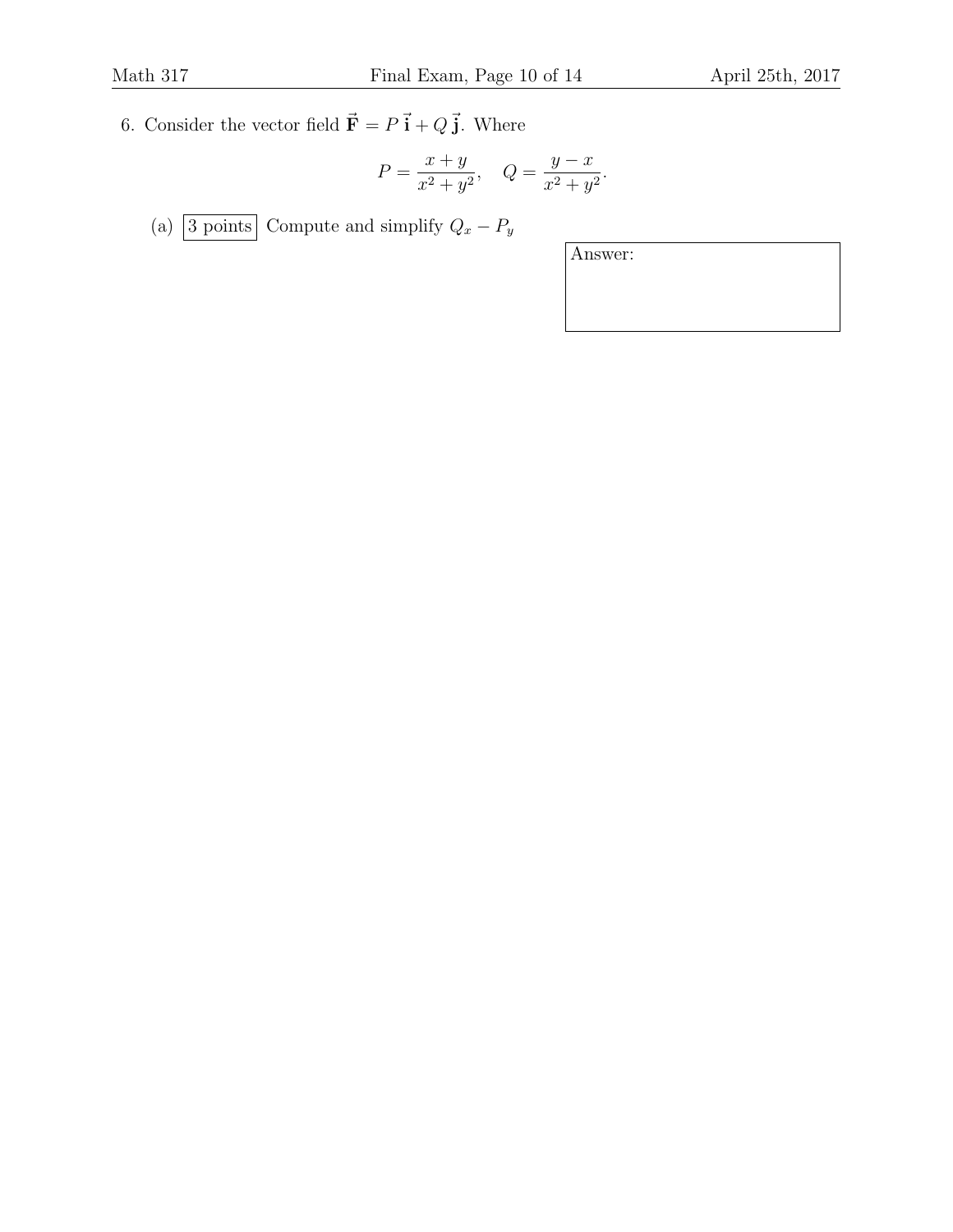(b)  $\boxed{3 \text{ points}}$  Compute the integral  $\int_{C_R} \vec{F} \cdot d\vec{r}$  directly using a parameterization, where  $\overline{C_R}$  is the circle of radius R, centered at the origin, and oriented in the counterclockwise direction.

| Answer: |  |
|---------|--|
|---------|--|

(c)  $\boxed{2 \text{ points}}$  Is  $\vec{F}$  conservative? Carefully explain how your answer fits with the results you got in the first two parts.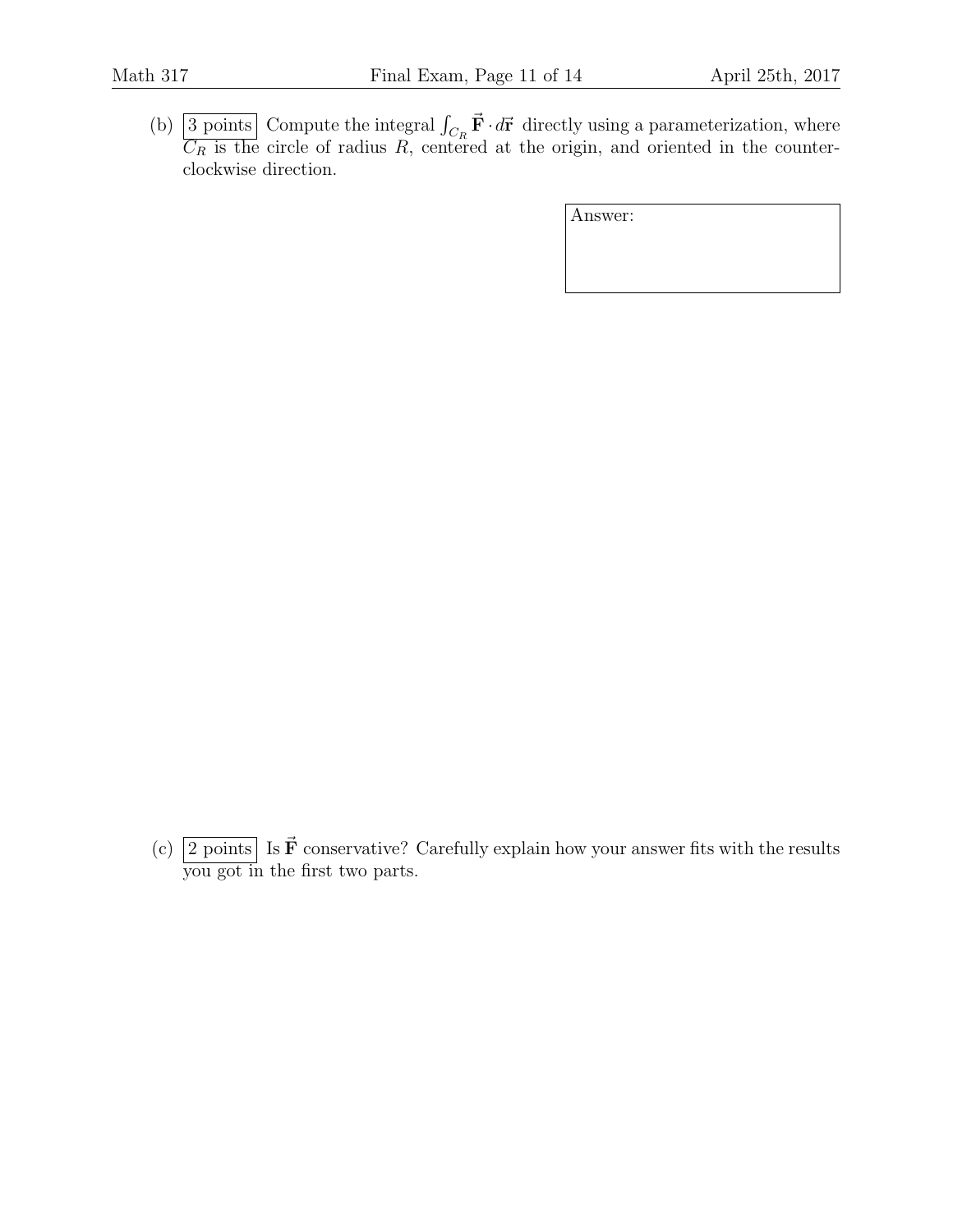(d)  $\boxed{4 \text{ points}}$  Use Green's theorem to compute  $\int_C \vec{F} \cdot d\vec{r}$  where C is the triangle with vertices  $(1, 1), (1, 0), (0, 1)$  oriented in the counterclockwise direction.

Answer:

(e)  $\boxed{4 \text{ points}}$  Use Green's theorem to compute  $\int_C \vec{F} \cdot d\vec{r}$  where C is the triangle with vertices  $(-1, -1)$ ,  $(1, 0)$ ,  $(0, 1)$  oriented in the counterclockwise direction.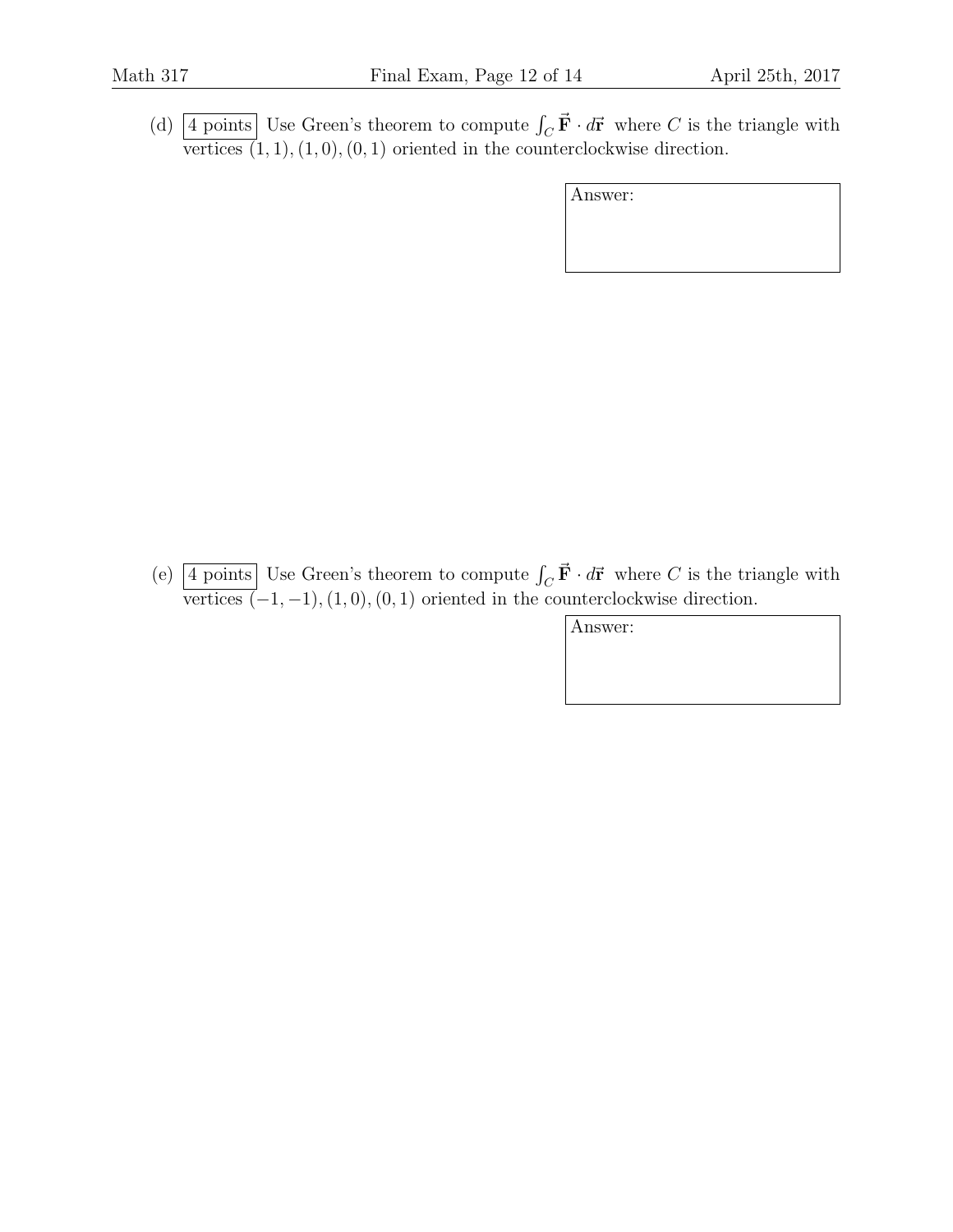7. Consider the vector field

$$
\vec{\mathbf{F}}(x, y, z) = \langle z \arctan(y^2), z^3 \ln(x^2 + 1), 3z \rangle
$$

and the surface S given by the part of the sphere  $x^2 + y^2 + z^2 = 4$  that lies above the plane  $z = 1$  and is oriented downwards.

(a)  $\boxed{3 \text{ points}}$  Find the divergence of  $\vec{F}$ .

| Answer: |  |  |
|---------|--|--|
|         |  |  |
|         |  |  |
|         |  |  |
|         |  |  |

(b)  $\boxed{10 \text{ points}}$  Compute the flux integral  $\iint_S \vec{F} \cdot \vec{N} dS$ . Hint: The surface S is not a closed surface.